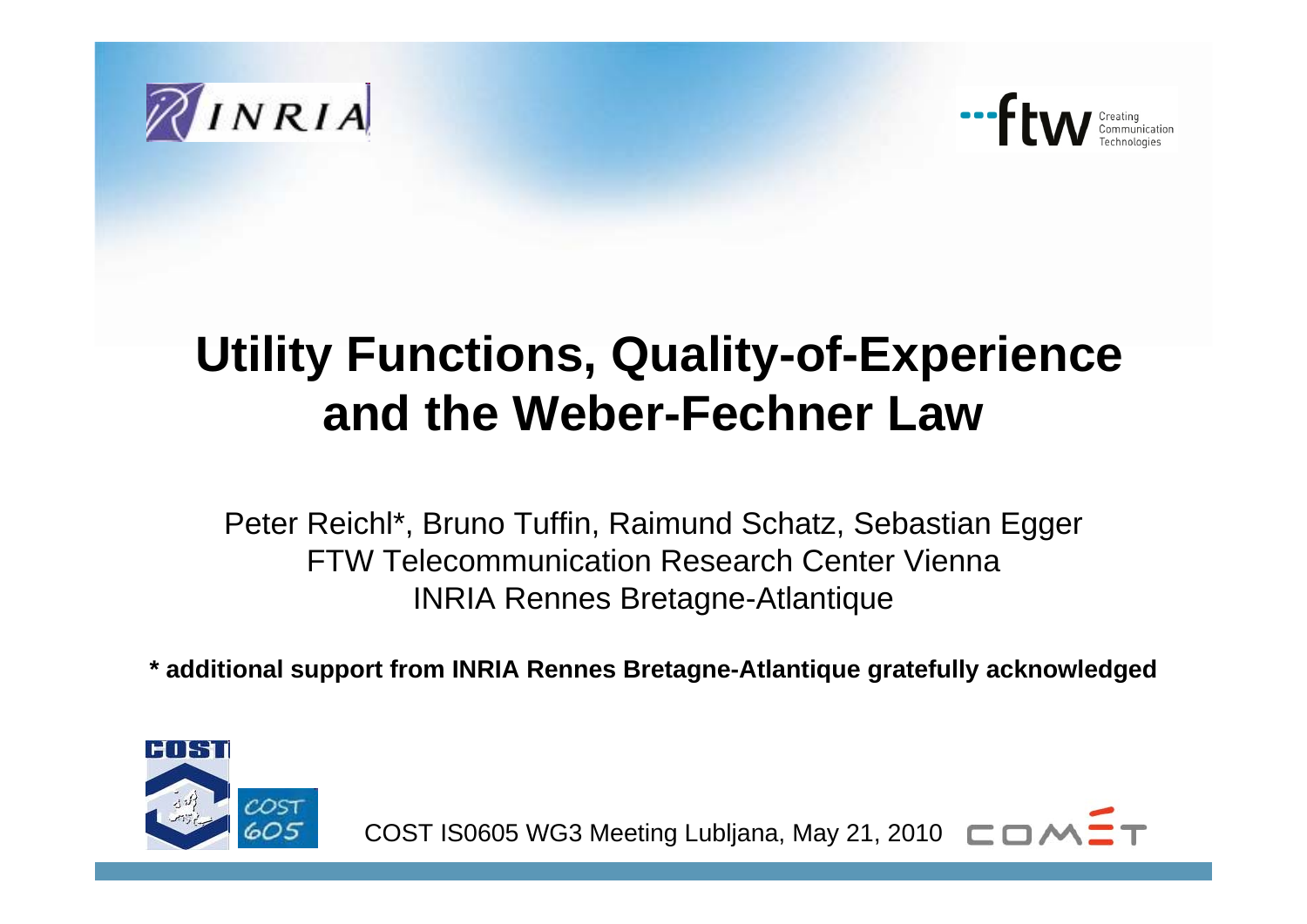## Agenda



- $\left\vert \cdot \right\rangle$ The notion of utility
- $\overline{\phantom{a}}$ Quality-of-Experience – towards an Anti-Copernican Revolution
- $\overline{\phantom{a}}$ Example 1: VoIP quality under PSQA
- $\overline{\mathbb{R}^n}$ Example 2: the ACE project and QoE of mobile broadband
- $\overline{\mathbb{R}^2}$ **Excursion: the Weber-Fechner Law**
- $\Box$ Example 3: the IQX hypothesis
- $\overline{\phantom{a}}$ **Conclusions**

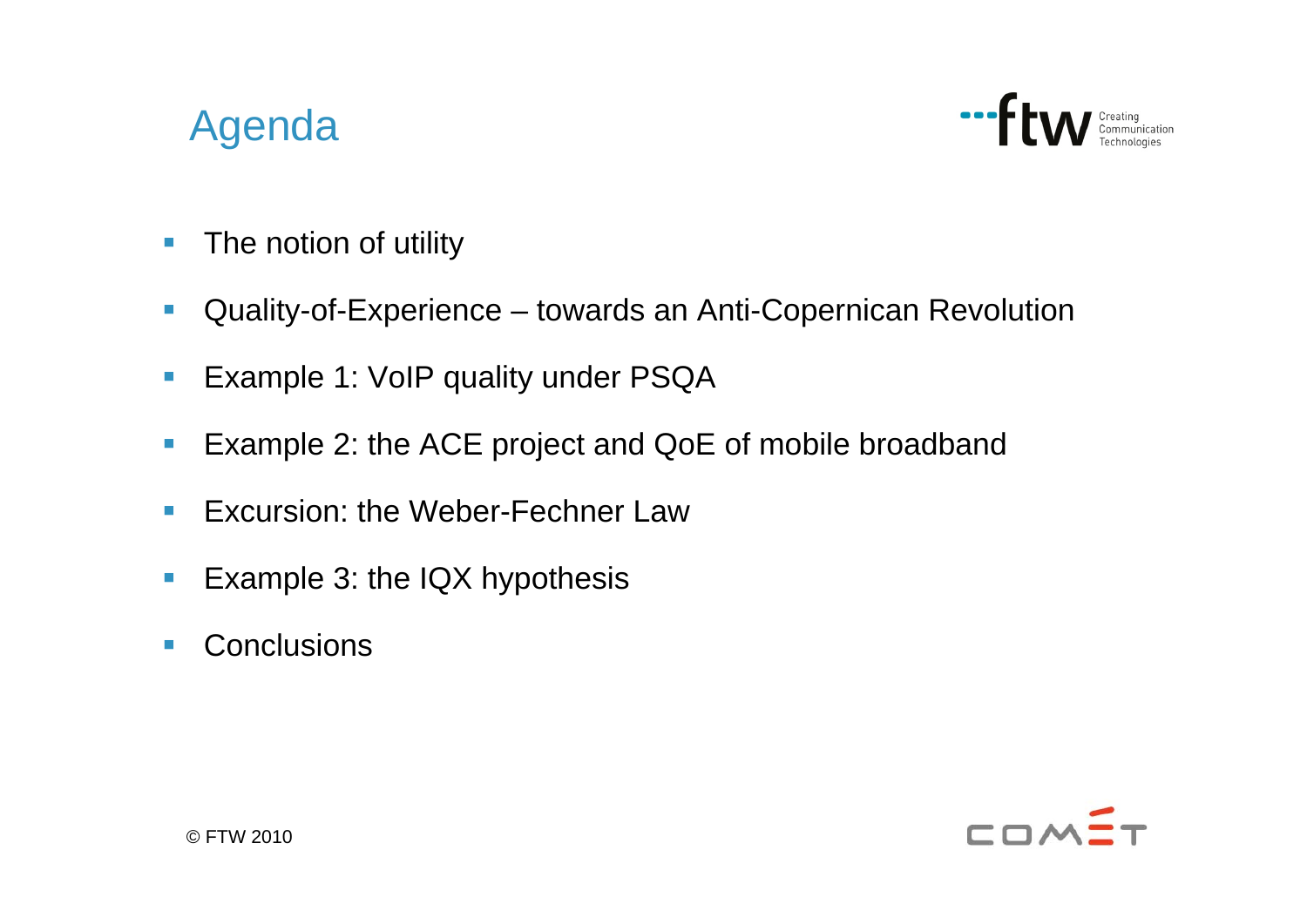## Utility Functions Revisited



- Basic question: what is the "worth" of a resource/service for the end customer?
	- willingness-to-pay
	- revenue for reselling
	- value for the user
- Formally:  $u_i(x) :=$  utility function for customer *i* to have service *x*



- e.<br>Ka Example: elastic vs non-elastic traffic
- e.<br>Ka Usual assumptions: monotonically increasing, concave, …
- e. Typical candidate: logarithmic utility  $\Rightarrow$  proportional fairness
- Idea: Quality-of-Experience

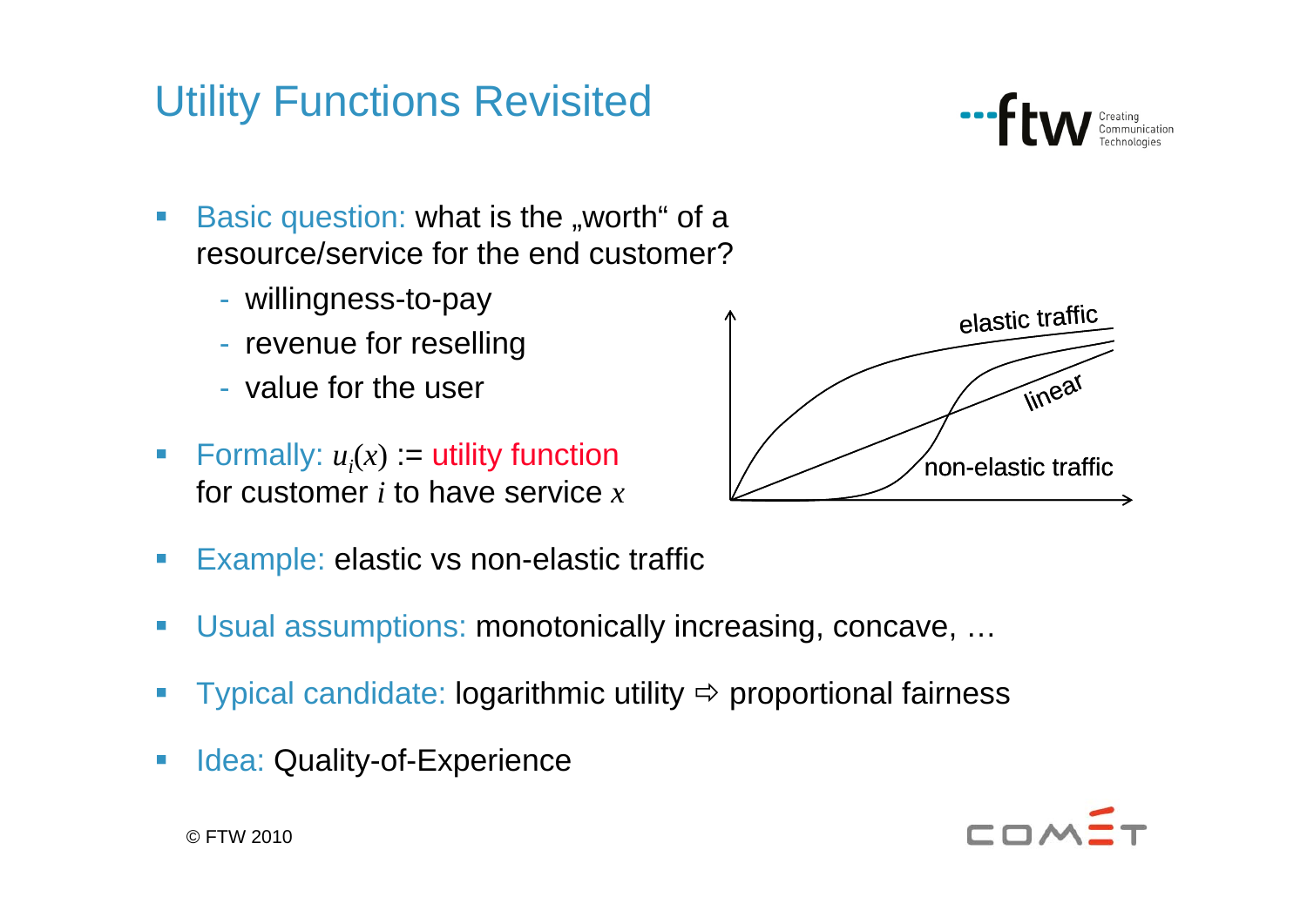QoE - An Anti-Copernican Revolution "FLW Creating



**The Problem:**

So far, quality in Telecommunications has been

primarly understood and measured from <sup>a</sup>**technical** perspective:



BUT: does this approach adequately reflect the needs of end-users  $(= us)?$ 

**Our Conviction:**

Sometimes it pays off to consider the **human being** as center of the universe



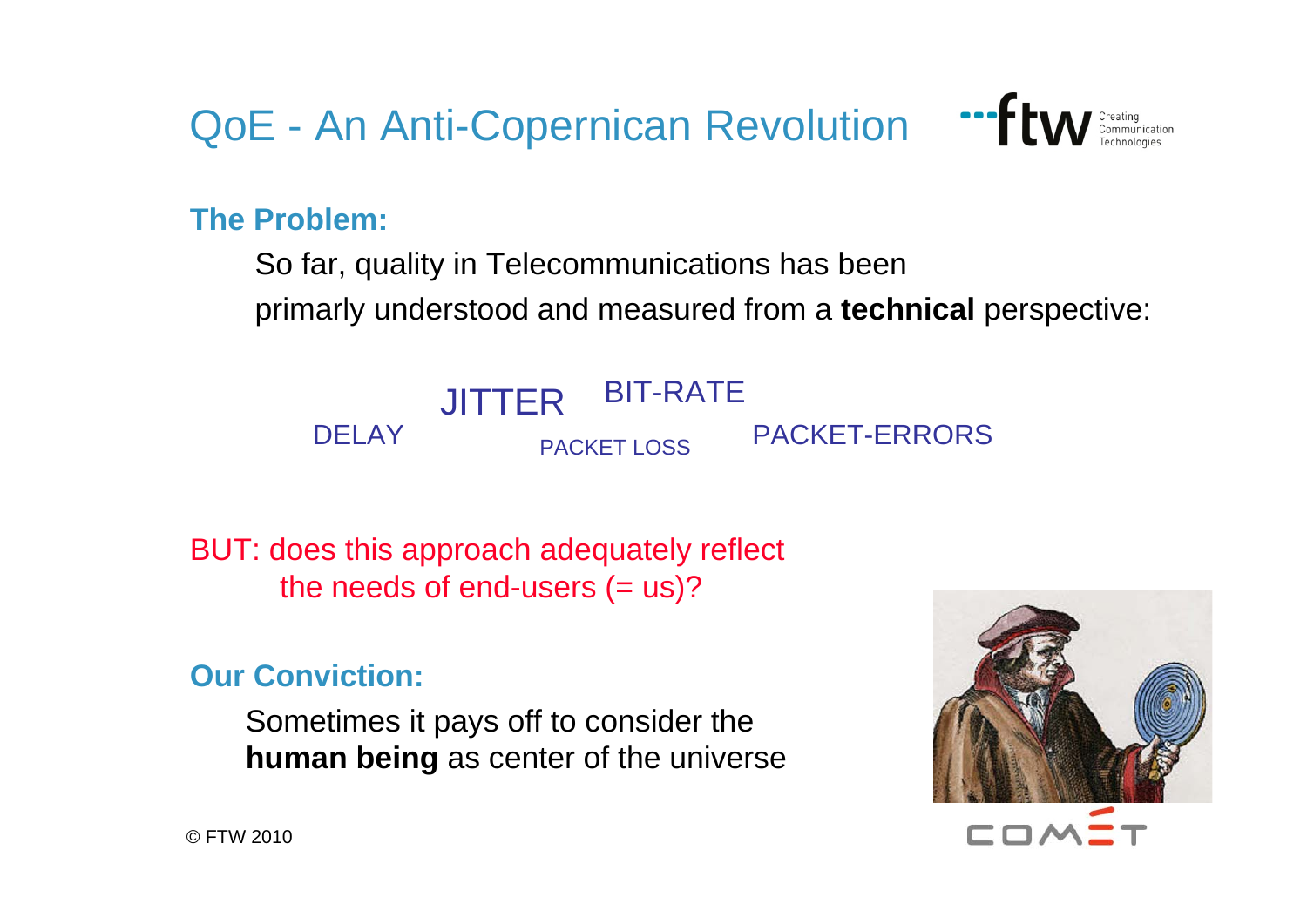## An Interdisciplinary Approach to Quality of Experience (QoE)



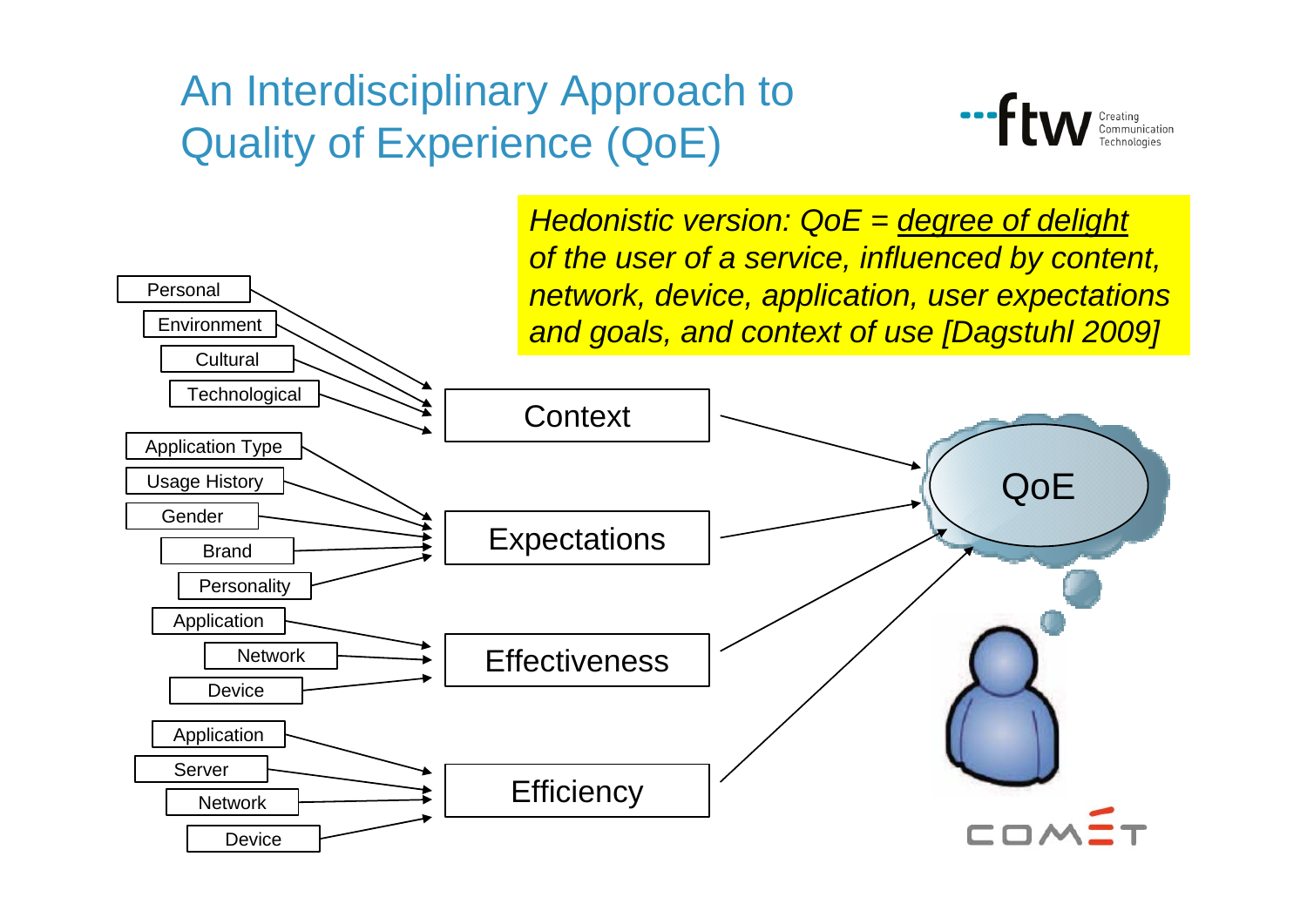# Example 1: VoIP Quality under PSQA "ftw Creating

- Rubino, Varela et al.: Pseudo-Subjective Quality Assessment
	- automated evaluation tool for QoE of multimedia applications
	- basic approach: 3-layer feed forward neural network
- e.<br>Ka Scenario: Speex codec, bitrates varying from 2.4 to 24.8 kbps
- e.<br>Ka **Results under logarithmic scaling**



| MOS-<br><b>Value</b> | <b>Quality</b> |
|----------------------|----------------|
| 5                    | Excellent      |
| 4                    | Good           |
| 3                    | Fair           |
| 2                    | Poor           |
|                      | Bad            |

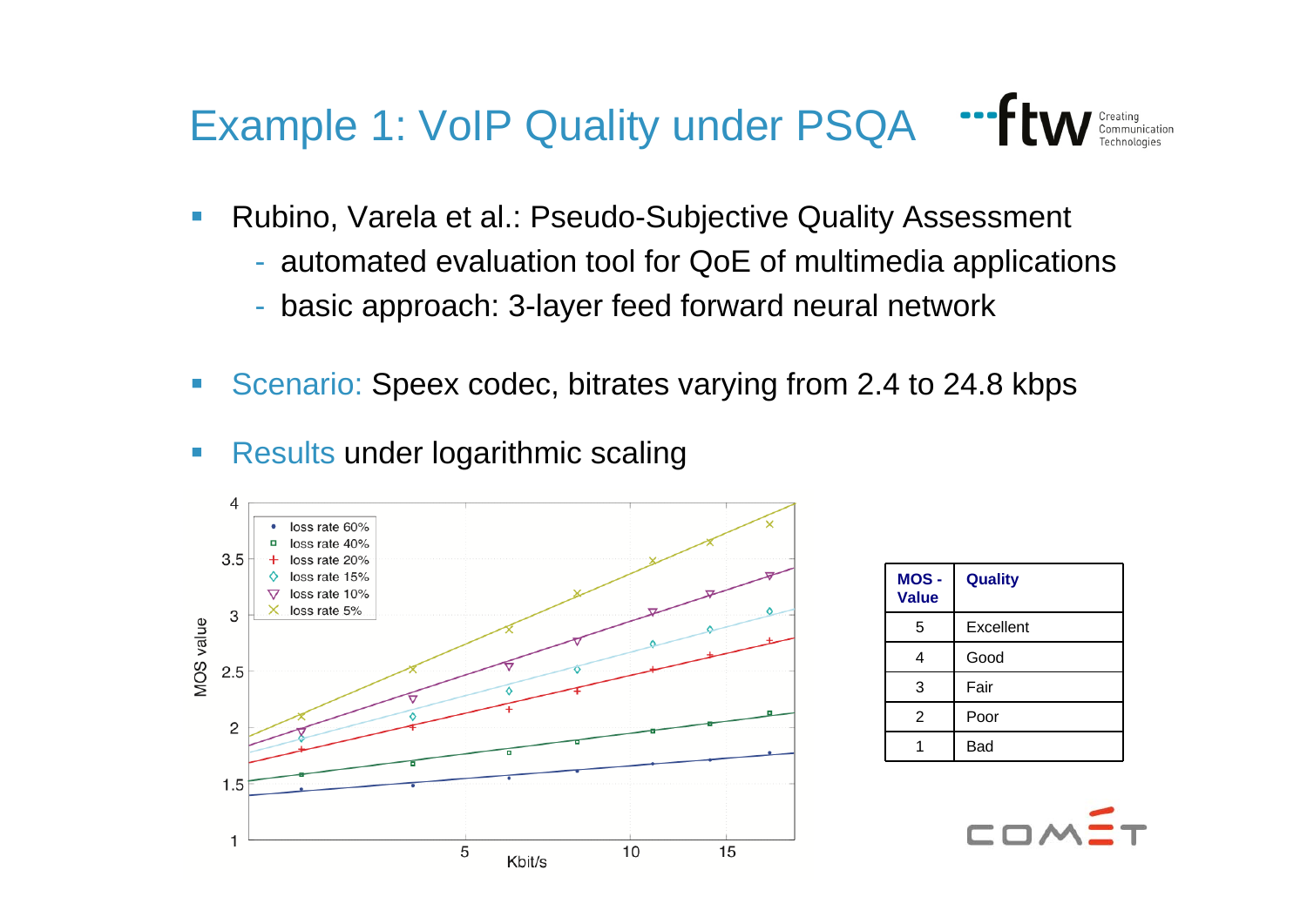

- $\overline{\phantom{a}}$ Related Project: ACE – Advancing the Customer Experience
- $\overline{\phantom{a}}$ Partners: mobilkom austria, Kapsch CarrierCom, FTW
- $\overline{\mathcal{A}}$  Goal: **predict how a user is satisfied** with a service by automatically processing related network traffic

 $\rightarrow$  measure quality from an end-user perspective!

- $\mathcal{L}_{\mathcal{A}}$  Advantages: user-centric QoE approach allows for
	- -- better understanding of broadband customers
	- more accurate assessment of network quality

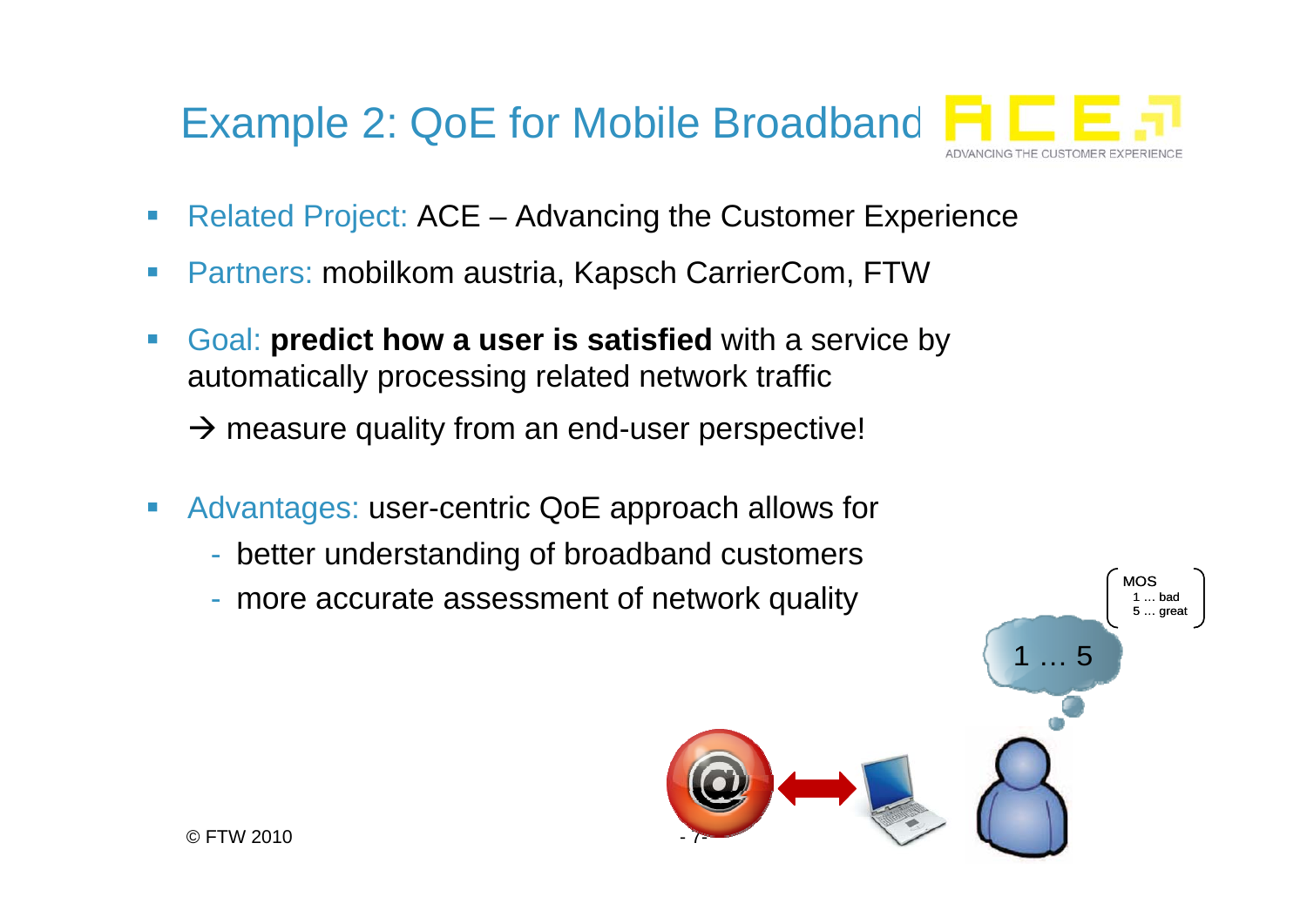## The ACE Approach: Integrate Different Layers and Disciplines



Idea: combine expertise in end-user research *and* network traffic analysis

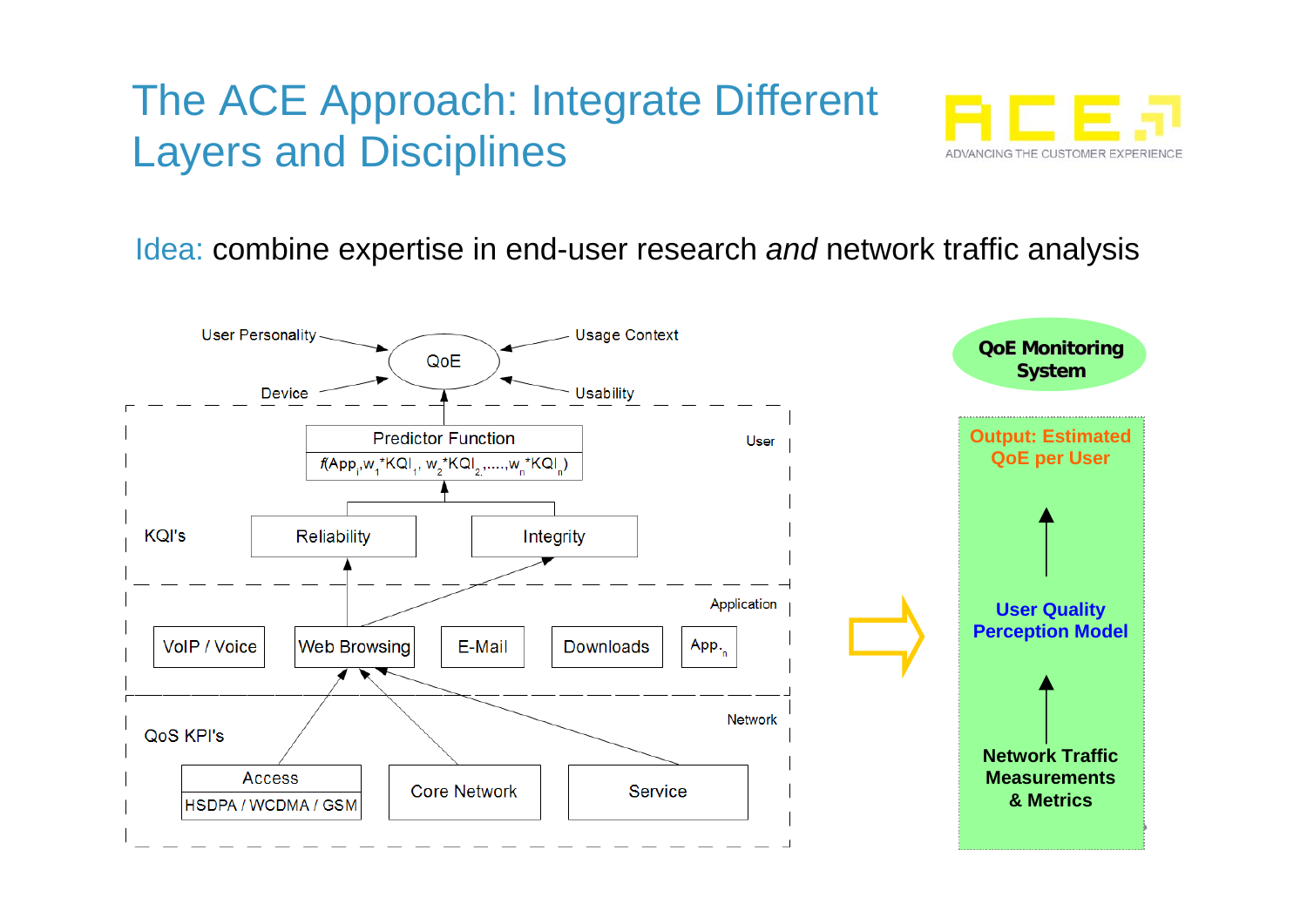#### Impressions from Lab User Studies



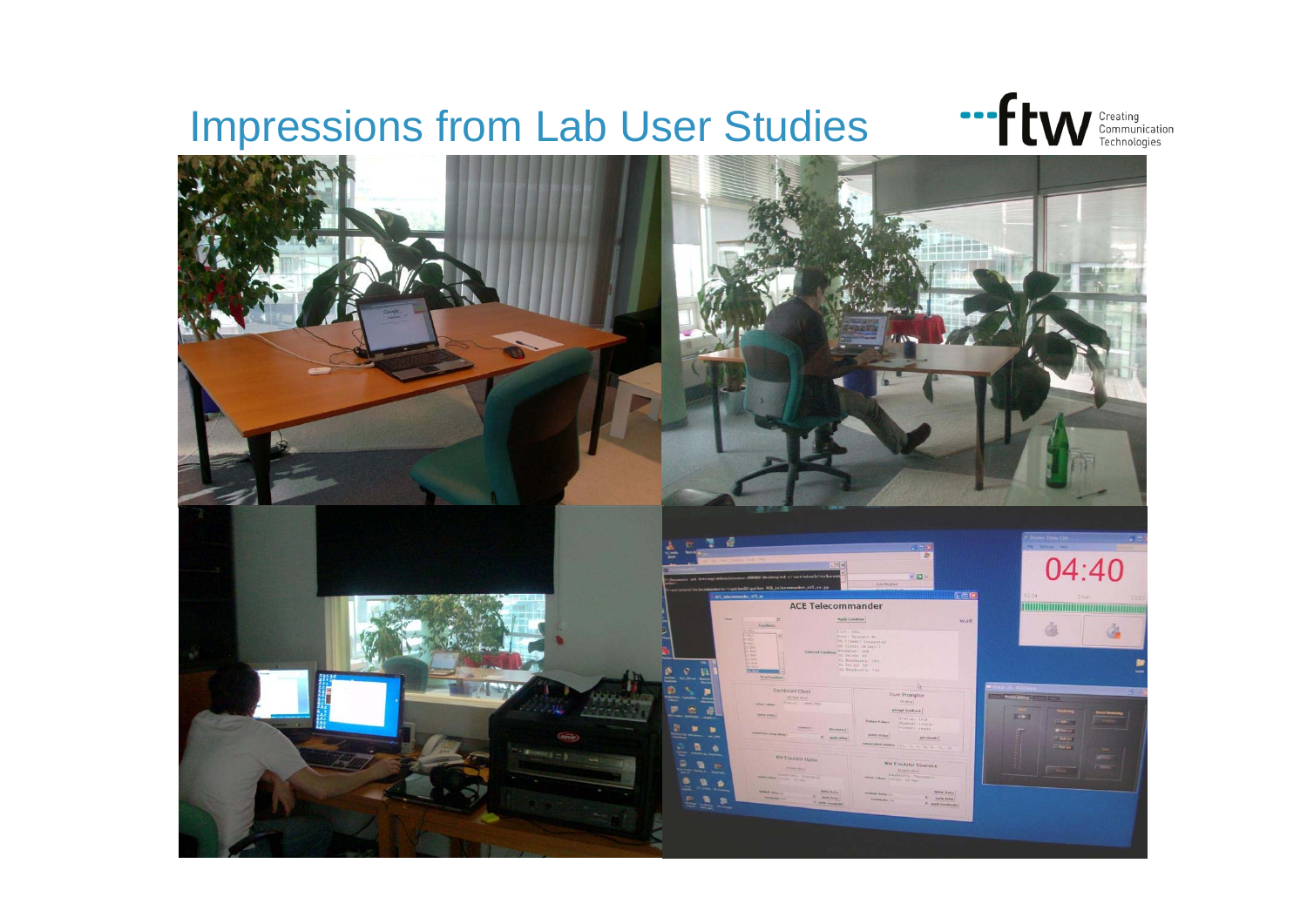Results: File Download QoE



- $\overline{\mathbb{R}^n}$  Scenario: users download single MP3 and ZIP files at different network speeds
- $\mathcal{L}_{\mathcal{A}}$  Observation: again logarithmic dependencies between bandwidth and quality ratings

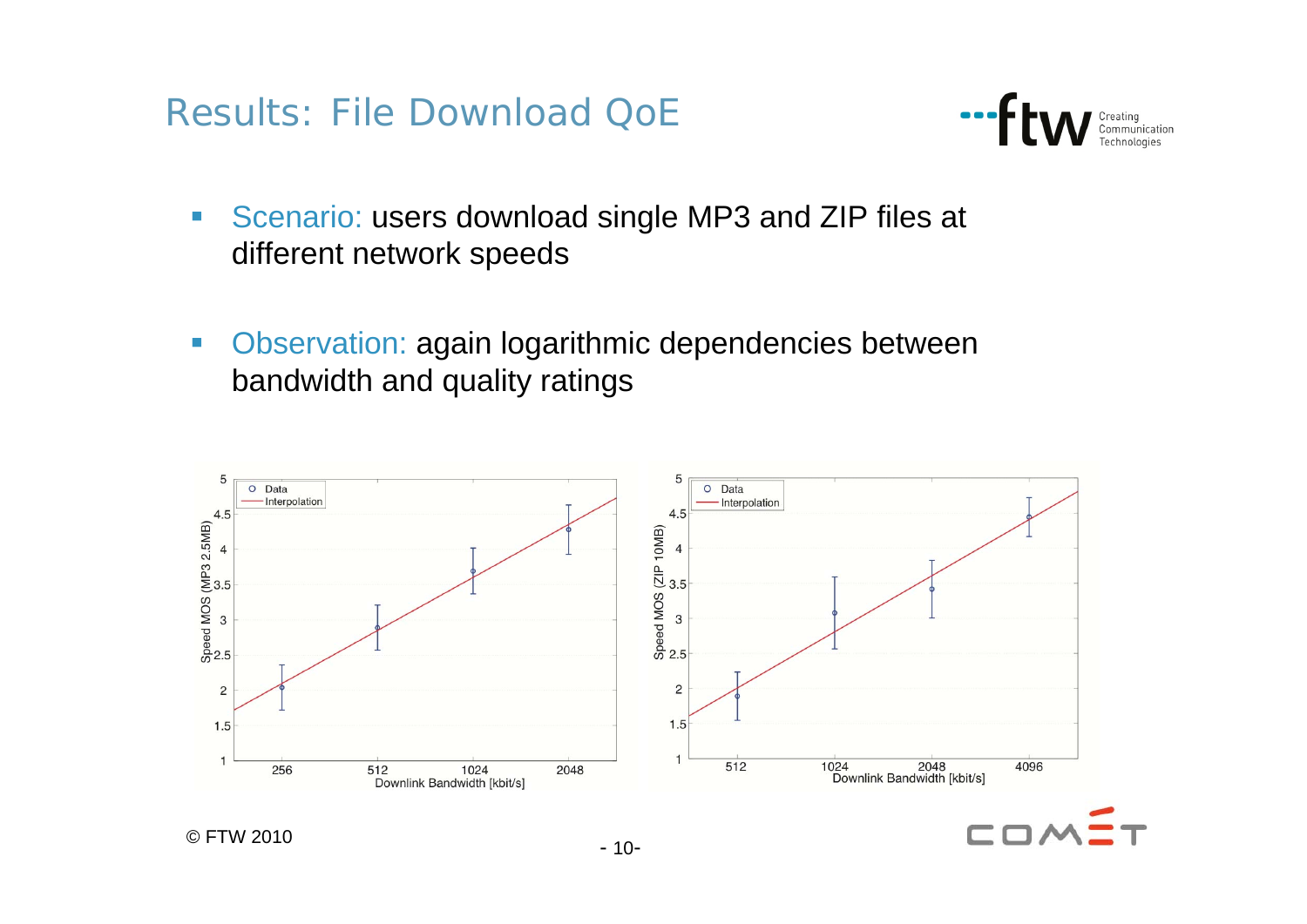#### The Weber-Fechner Law



- 1834: Ernst Heinrich Weber, Gustav Fechner and the birth of psychophysics
- $\mathcal{L}_{\mathcal{A}}$ Idea: operation of the human sensory system traced back to "just noticeable differences"



 Formally: differential perception *dP* directly proportional to relative change *dS*/*S* of physical stimulus

$$
dP = k \cdot \frac{dS}{S} \quad \Rightarrow \quad P = k \cdot \ln \frac{S}{S_0}
$$

- e.<br>Ka Well-known principle for human vision, hearing, smelling, touching, even numerical cognition…
- $\mathcal{C}^{\mathcal{A}}$ Question: valid also in ICT context?

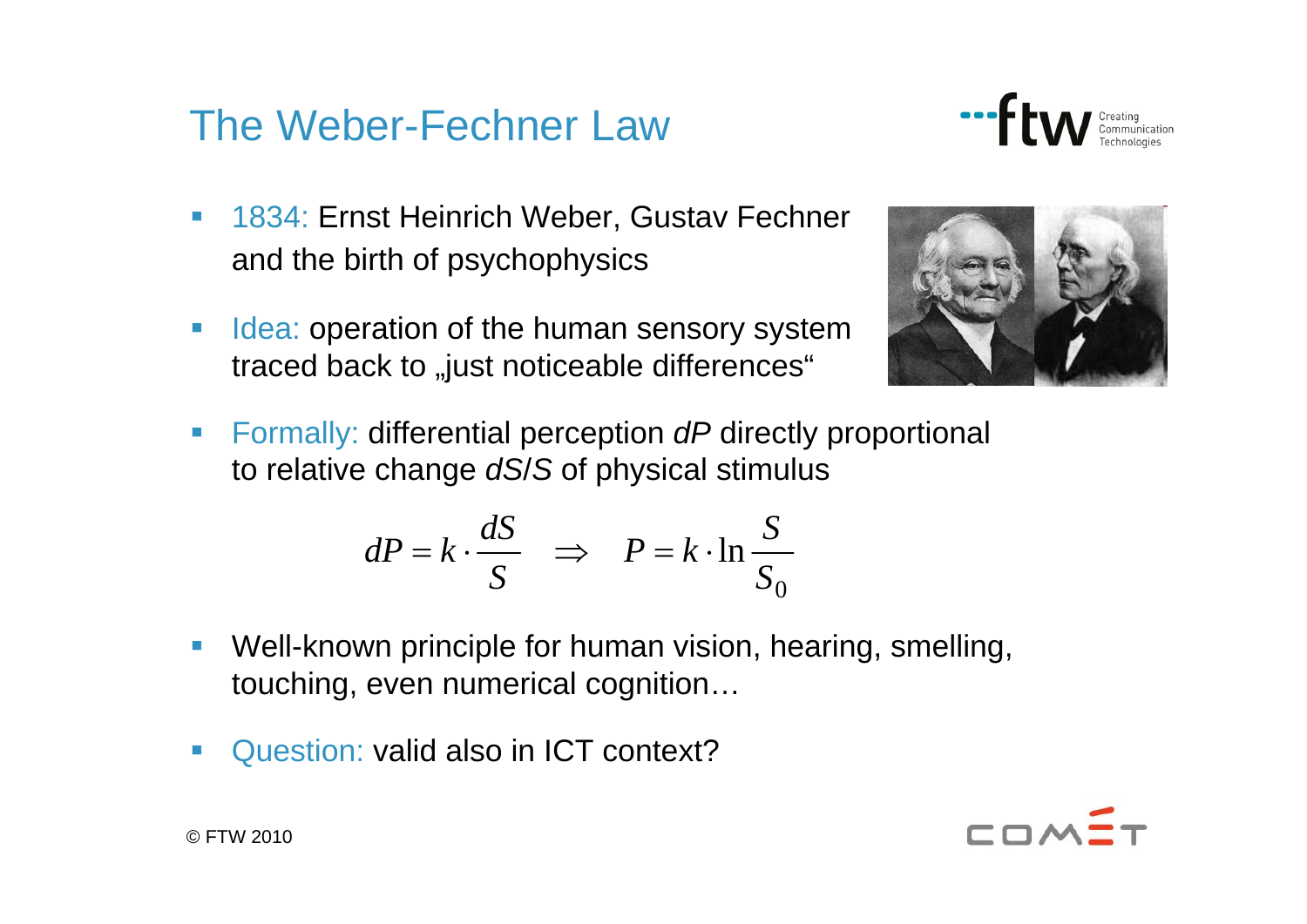#### Example 3: IQX Hypothesis



- $\mathcal{L}_{\mathcal{A}}$ Scenario: QoE as function of single impairment factor (e.g. loss rate)
- Basic assumption: user's sensitivity w.r.t. QoE directly proportional to current QoE level
- e.<br>Ka Claim (Hossfeld et al.): negative exponential dependency
- e.<br>Ka Note: role exchange of stimulus (QoS) and response (QoE)
- **Results (original and logarithmic scaling on y-axis):**

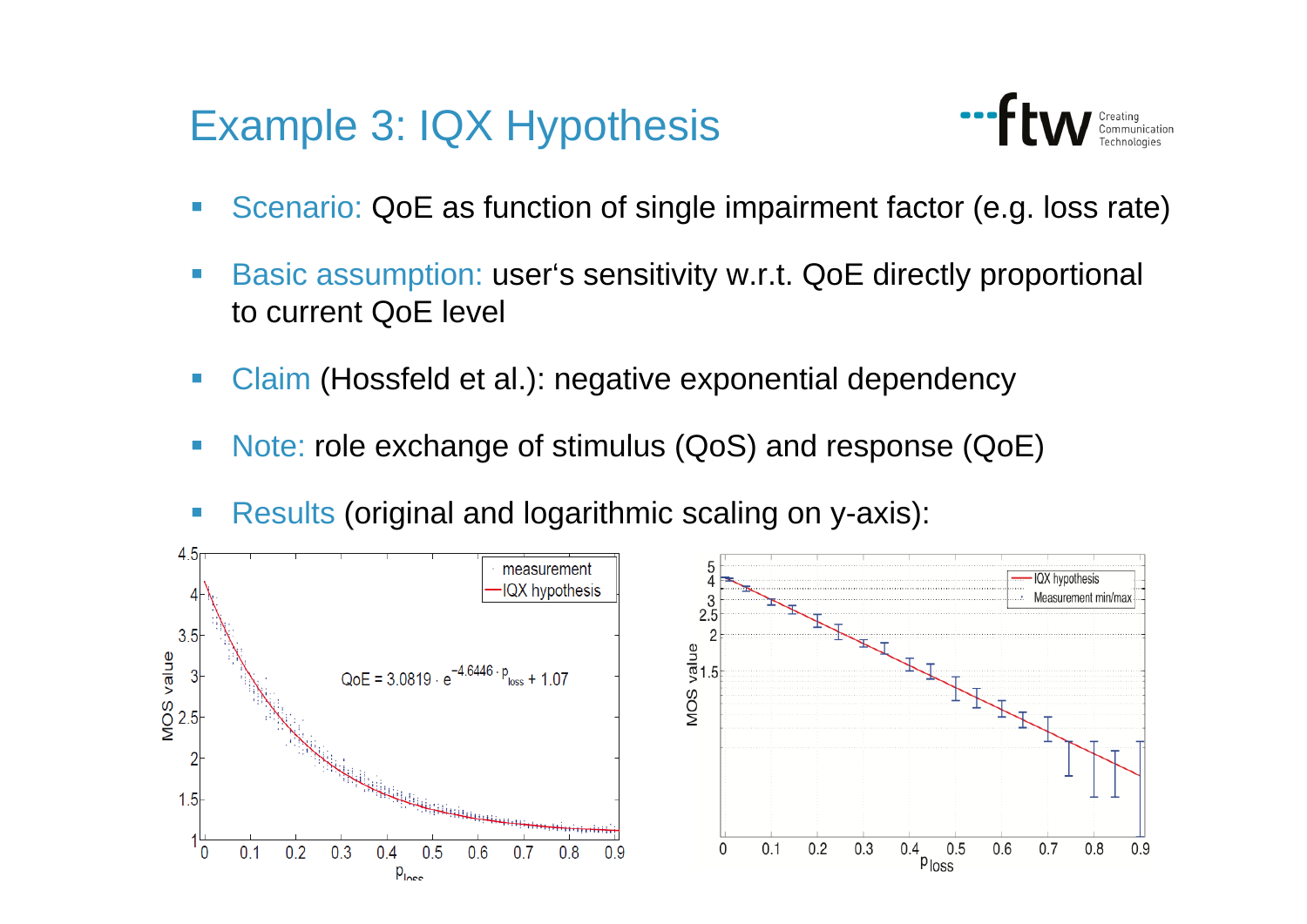#### **Conclusions**



- $\overline{\phantom{a}}$ Utility functions as key ingredient to economic modeling
- $\blacksquare$ Recent results confirm logarithmic nature of QoE
- $\overline{\phantom{a}}$ Most important examples: VoIP, mobile broadband
- $\Box$ The special case of the IQX hypothesis
- $\blacksquare$ Conclusion: further justification for using logarithmic utilities